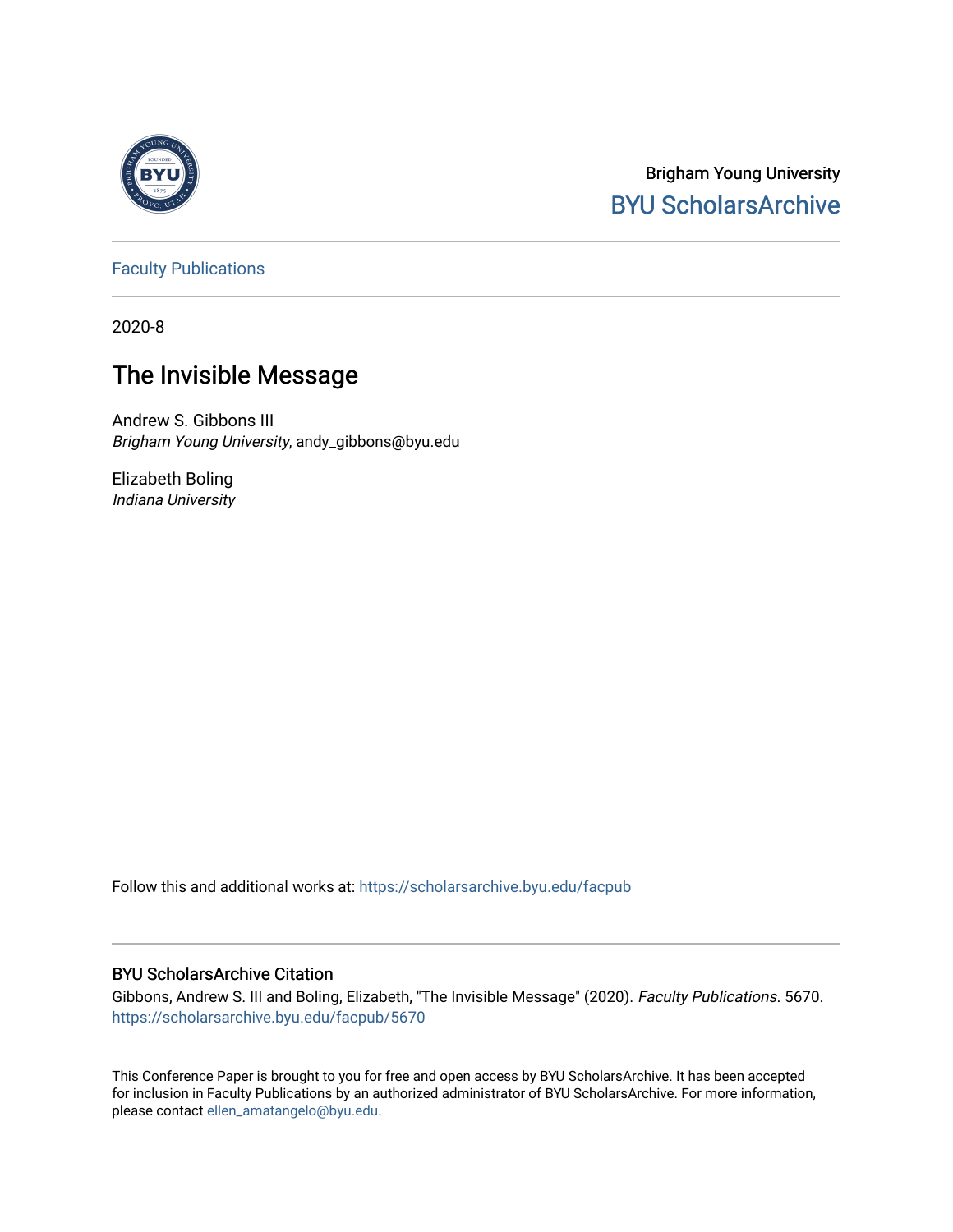#### **The Invisible Message**

## *Andrew S. Gibbons, Brigham Young University Elizabeth Boling Indiana University*

#### Abstract

The number and variety of messages conveyed by an instructional experience is astonishing, but most designers are unaware of their number, subtilty, and impact. Many of those messages they would not choose to send if they recognized their existence in practice. The design of invisible and abstract message structures receives less attention from designers today than those parts of the design given to more vivid, colorful, and showy surface structures. Invisible message structures work behind the scenes to produce the smooth surface performances in front of the curtain; they are seldom seen directly, but their power is indisputable. The purpose of this chapter is to shed light on the message construct—a structure implicit in the writings of instructional theorists and design psychologists for decades and across multiple epochs of psychological theory. Without realizing the values conveyed by message design—or the lack of it—designers miss one of their most useful tools for disciplining the everyday design of more interactive, adaptive, generative, and scalable instruction experiences: instructional conversations.

The movie *Wall-E* temps us empathize with a trash compactor and a detector-bot who dance in space with fire extinguishers and relive for us the innocence and exuberance of a first love. How is this done? Certainly it is a work of its own kind of art, but to an instructional designer it presents an inspectable object, full of lessons on the design of disciplined, coherent, intellectually and affectively powerful communication. *Wall-E* and many other animated features show the mastery by their designers of a disciplined message design process that underlies and supplies structure for the colorful, moving surface representation. Their secret is that *they know what they intend to say before they say it.* They are adept at shaping their messages first and then their representations as if they were separate layers of the design. By observing the techniques of the movie makers at incorporating message into products, instructional designers can learn to appropriate more focused and disciplined methods of message capture and expression.

What is message? It is not surface show, physical arrangement, appearance, or exterior features: those things are representations. Messages are invisible and abstract: they are the hand inside the puppet, as it were, and not the puppet itself. Most designers have been taught to design puppets; our purpose in this chapter is to describe how instructional designers can design the hands and only then design the puppets.

Our definition of message is set in the context of a theory of design outlined in *The Architecture of Instructional Design* (Gibbons, 2014, see also Gibbons and Rogers, 2009). In this architectural theory, designs of instructional artifacts actually consist of multiple sub-designs of specific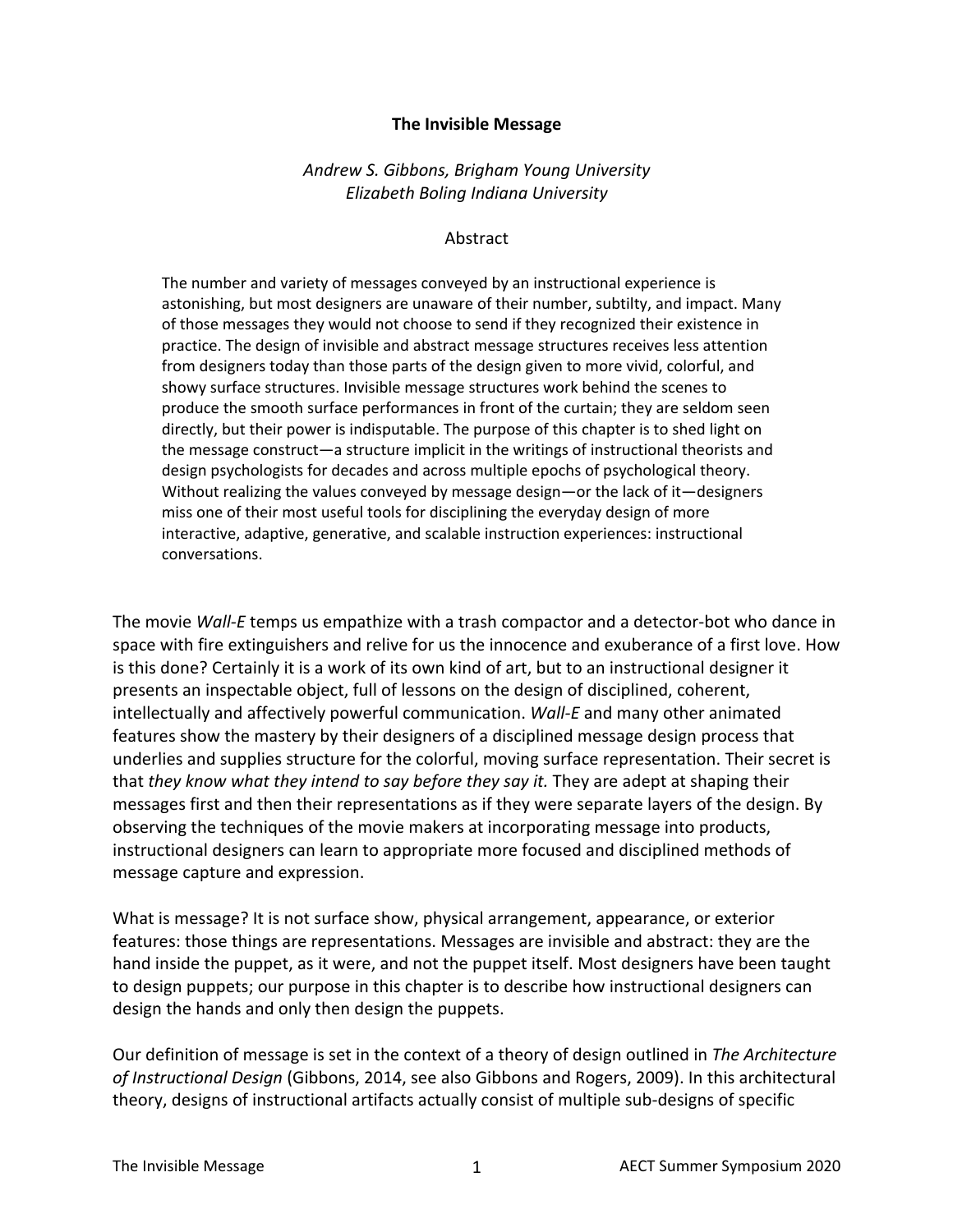functions carried out by instructional artifacts. One function common to all instruction is to execute strategic moves; another function is to supply elements of subject-matter, or content.

In this chapter our focus is on the function of messaging and the design of conversational exchanges between learners and instructional sources. During instruction, communications are sent to learners in the form of media representations hoped to convey the intellectual and affective intentions of the designer. Learners respond by sending communications back that can be analyzed to determine the learner's intellectual and affective intentions—messages from the learner. Instructional conversation in any medium, live or technology-based, consists of a constant processing of representation surfaces in order to get to intentions (messages). While representation design is well-documented in the literature of instructional technology, theories and techniques for message design and the manner of conveying intentions and values is largely unexplored.

The literature of instructional technology is full of concern for message design. It can be readily seen in the work of Markle (1964; 1969) and her specificity in describing the content of a programmed instruction frame. A typical Markle frame contained information and a challenge to respond. After a response, a correct answer was revealed, setting up a conversational rhythm between the learner and the program. Conversationality was built-in to the system.

Markle's attention was on the frame. In her book *Good Frames, and Bad*, Markle described in painstaking detail the *composition* of frames in terms of their message constituents—the elements of intended message they contained. Different types of frame were characterized in terms of different message elements that were combined within a frame. One frame could state a rule; another could give an example; another could ask for a particular type of response.

The important lesson of programmed instruction was that whatever the style of the program (and there were many)<sup>1</sup>, programming was an exercise in the disciplined arrangement of conversational messages formed in the designer's mind before they were expressed in text or diagrams—the hand within the puppet. The function of each invisible message was to perform a conversational action to which the other conversant could reciprocate with their conversational action. The core of the communication process in a program was for each conversant to understand the actions intended by the other. This was assured for programs through constant testing of individual frames and sequences and the elimination of frames that did not yield readily to interpretation.

The subtitle of Markle's book, *A Grammar of Frame Writing*, made it clear that she was describing a discipline for arranging elements of message within frames, prior to representation:

This book is called a grammar because it tries to do what a grammar of language would do. It contains a classification scheme of the basic elements (or structures) and

<sup>1</sup> See, for example, Skinner, 1954; Crowder, 1960; Lumsdaine and Glaser, 1960; McDonald et al, 2005.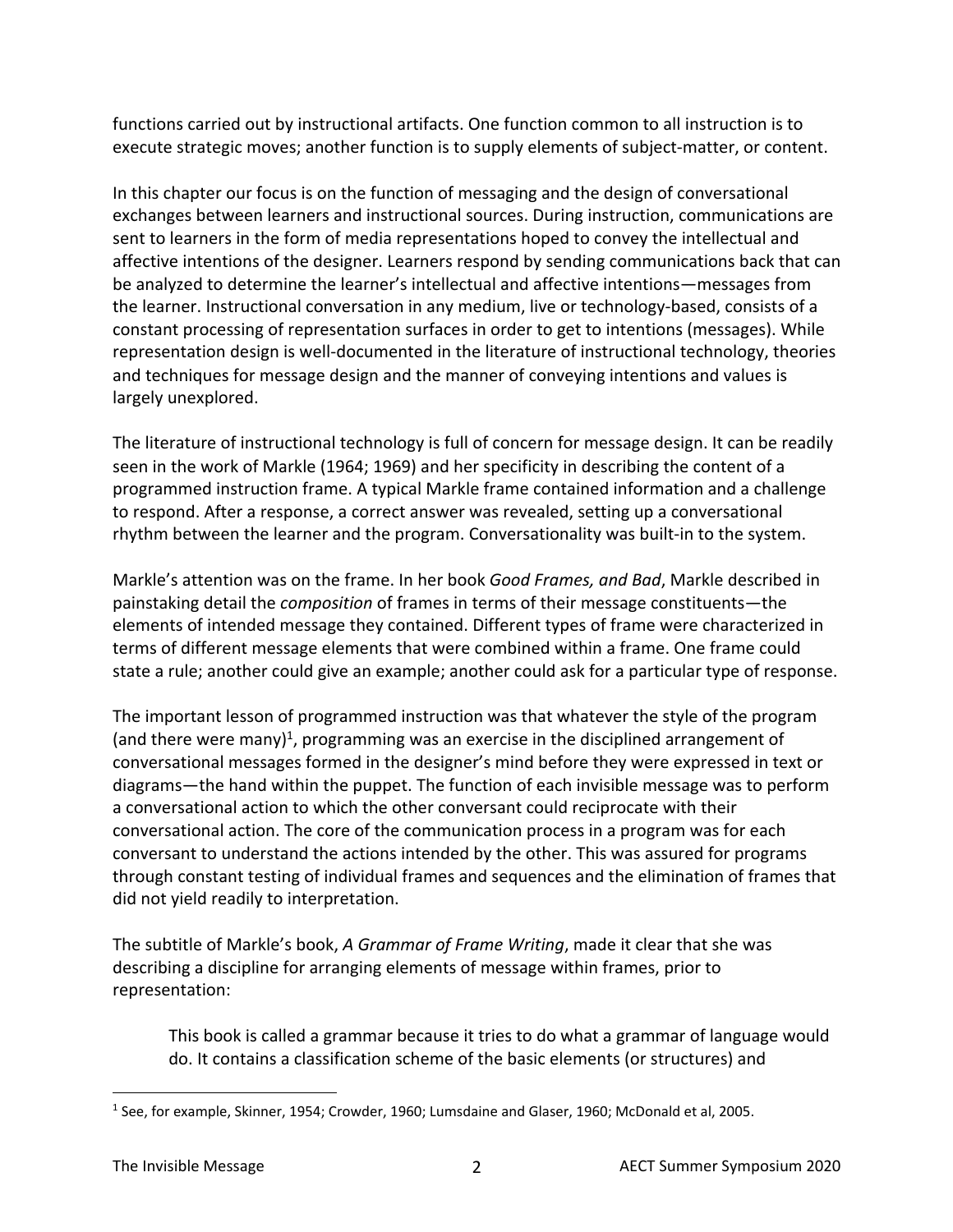operations (or procedures) and a survey of the possible ways of combining these operations and elements into "good" forms. As with many grammars, you could also expect considerable practice aimed at eliminating from your repertoire certain inelegant or unpermitted ways of combining the elements and operations. (Markle, 1969, p. 56)

Merrill too explored the disciplined formation of messages into structures approximating program frames in his Component Display theory (Merrill et al, 1980; Merrill, 1983). Whereas in programmed instruction the challenge was to create a sequence of frames set by the designer, Merrill's challenge in the design of the TICCIT computer-assisted instruction system was to allow the learner to determine the course of the conversation—the order of message exchange. To accomplish this, Merrill devised a system of standard display types, each type characterized in terms of its message composition. Merrill drew inspiration from the RULEG system (Evans et al, 1960, 1962), which categorized message elements in functional terms of rules and examples. To this basic message set Merrill added a rich family of related messages (practice, easier, harder, objective, etc.) accessible to the learner through a specially-designed keyboard that gave the learner full control of the instructional conversation. So oriented toward the learner was this system that literally nothing would happen unless learner asked (see Gibbons & O'Neal, 2014). Merrill's focus was on the structure of a message set for a specific project, so there was little time to generalize the idea of the message as a design construct, and the message construct remained unexplored at the time.

Markle and Merrill both represented an instructional style heavily influenced by the behaviorist foundations that represented the theoretical environment of the times. The message construct was important to the work done in that environment, but it did not emerge as a named research topic.

Somewhat in in parallel with the work of Markle and Merrill, advances in computer technology and the growth of the cognitive science movement stimulated research into the development of intelligent tutoring systems. Within this new theoretical environment, there was a practical need for a theory of message structure, but the message as a design construct was again assigned a place in the background, and the design of mechanisms for intelligent adaptation were given priority. This included emphasis on: (a) program mechanisms and programming languages that permitted intelligent adaptation, and (b) high-level patterns of instructional style, mainly direct versus Socratic styles of instruction. The message in these explorations was simply a vehicle for enabling experiments that were related to higher-level, theory-driven conversational styles and program mechanisms.

Pioneering research by Carbonell (1970) used templated sentence forms into which specific subject-matter elements could be substituted to generate representations, conflating message and representation concerns. The same form that produced "The average yearly rainfall in <Argentina> is <28> inches" could also produce "The average yearly rainfall in <Peru> is <39> inches". These structures could convey intellectual content, but they were unidimensional and limited to only the information-bearing function. They could be formed into interactional sequences, but it would be hard to characterize these austere forms as turns in a normal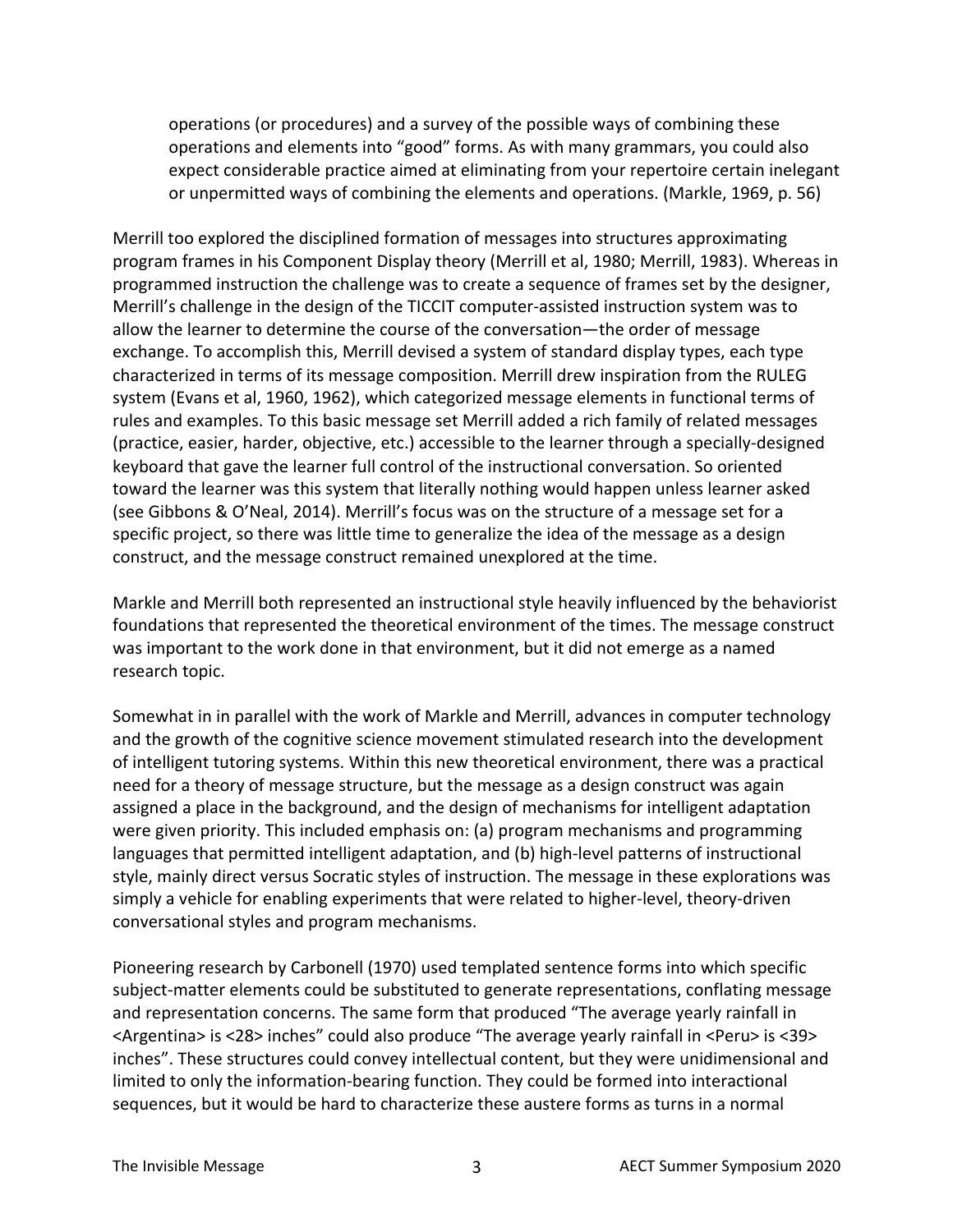conversation, because many of the human elements of message were missing that acknowledged an understanding of and adaptation to the learner as a distinct individual.

Incorporating the human quality into conversational exchanges and adapting to the individual became over time a main pursuit of the intelligent tutoring movement. It resulted in the end in the use of avatars capable of showing expression changes intended to create in the learner the sense of a caring, responsive conversational partner. However, what was and is still missing is a robust theory of conversation by which theories of strategy could be implemented. There is a convergence point where instructional goals at their finest level of granularity and conversational goals must meet for the management of goal-oriented communications.

The organization of an instructional design that involves the convergence of strategy, message, and representation has to be multi-functional and multi-layered because the theoretical base for designing each—strategy, message, and representation—is different. A strategy function operates according to rules and theories of strategy that have roots in the psychology of learning. A message formation function requires theory that decomposes higher-order strategic goals to smaller, more conversational goals to guide expression. These take the form of messages to be conveyed. Then a representation function must draw upon representation theory to convey as faithfully as possible the intent of the message. Wenger (1987) might consider this a chain of transformations for ensuring "epistemic fidelity":

For the purposes of this discussion, let us define a *representation* of knowledge very broadly as a *mapping* of knowledge onto a physical medium. It is useful to be able to speak about knowledge that is the source of this mapping, and we will use the adjective *epistemic* to refer to this "disembodied" level. Whether such an epistemic level really exists in some Platonic sense is not the point here. The claim is, rather, that the distinction between the epistemic and representation levels is *useful* in designing and evaluating models of communicable knowledge. (Wenger, 1987, p. 312, emphasis in the original)

Wenger points here to a gulf between the formation of an intention to communicate and the formation of a representation capable of communicating. This gulf is spanned using principles and theories of message design as we have defined it.

A notable example of spanning this gulf can be found in the Steve intelligent tutoring demonstration developed by Lewis Johnson and Jeff Rickel at the University of Southern California (Rickel & Johnson, 1997; Johnson & Rickel, 2000). Steve's design depends heavily on the driving of representations by messaging rules, which are in turn driven by strategic rules. Steve's artifacts—strategy, messaging, and representations—are generated or constructed in real-time during instruction. Steve operates in the virtual world of a ship's boiler room. "Steve" is a graphical avatar/instructor capable of either guiding instruction or responding to learner questions, including, to a certain extent, "Why?".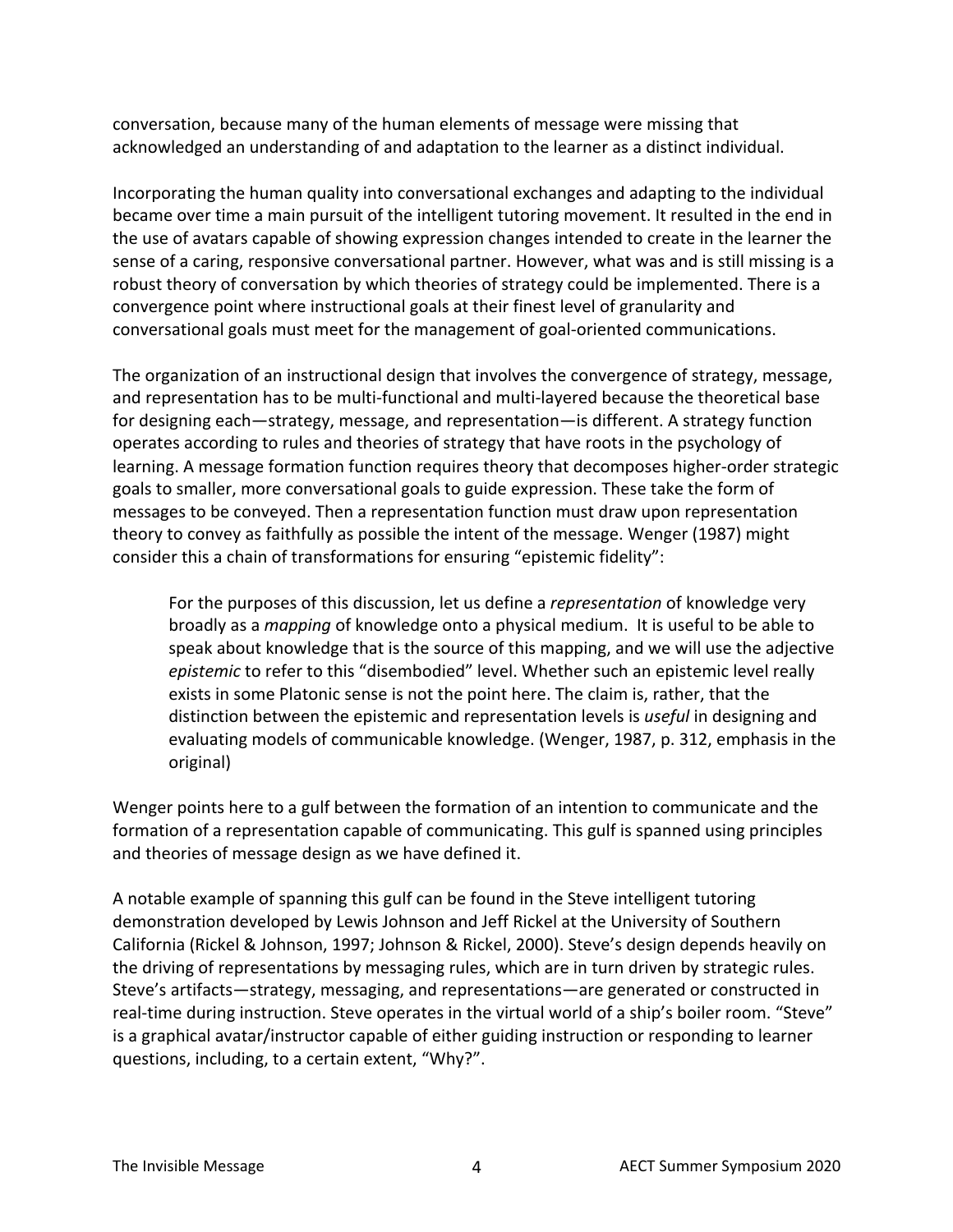What is remarkable about the Steve simulation is the broad spectrum of messaging devices employed and made manifest in representations that preserve the values of the message. Steve uses gestures, direction of gaze, body position, motions, and pauses in close coordination with strategic purposes. When demonstrating a procedural step, Steve looks at the student while speaking, pauses and looks at the location of the action to be performed, makes the action, then lifts gaze back to the student before proceeding. The effect is the closest approximation to a live tutor's behavior in terms of what could be called presence. Steve is a rule-driven simulation in which the message-driven avatar actions not only execute an intellectual, content-related strategy but also mimic to the senses a caring, aware person.

Social learning theory provides a final illustration of the value of the message layer as an independent functional area of designs. It capitalizes on the use of learners to create message content and the ordering of messaging simply by controlling the categories of the messages learners can use. CSILE (Computer-Supported Intentional Learning Environment, Scardamalia et al, 1987; Berieiter & Scardamalia, 1989; Scardamalia, 2004) provides instructors with a controlled discussion and problem-solving environment in which contributions of students to the solution of problems are constrained by category. Categories may vary depending on the type of problems students are challenging and may either be supplied from a standard set or tailored by the instructor.

The typing of messages in CSILE raises the question of how many types of message there might be, which in turn suggests the possibility that the number might be very great. This is the conclusion supported by conversation analysis, a content-agnostic, synthetic theory of conversation analysis and structure (Sindell & Stivers, 2013). Schegloff, a major proponent of conversation analysis, proposes that each turn in a conversation (including, of course, instructional conversations), performs one or more actions. Levinson (2013) notes that a single conversational turn may perform multiple actions and that the number of possible actions is, indeed, very large and grows through experience. A young person may be aware of many actions, but a mature person, having more experience, understands the action performed by the nuanced utterance at a dinner table, "Has anyone seen the salt?". This question may not draw a response from a youngster, but from an adult the response will bring a salt-shaker to hand.

Room permitting, a much more detailed argument for the message layer and its design as a semi-independent element of an instructional design could be made. Gibbons and Boling (in preparation) make this argument in a monograph that explains in much more detail the concept of message design, its place within an architectural theory of design, and the practical theory of conversation analysis and its structural facilitation of instructional conversation design.

Numerous implications arise from the concept of message layer design: the possibility of a more explicit and detailed description of the use of message in successful instructional products; the possibility of providing guidance to instructional designers for the design of more interactive and conversational artifacts; a new view of possible alternative orders of design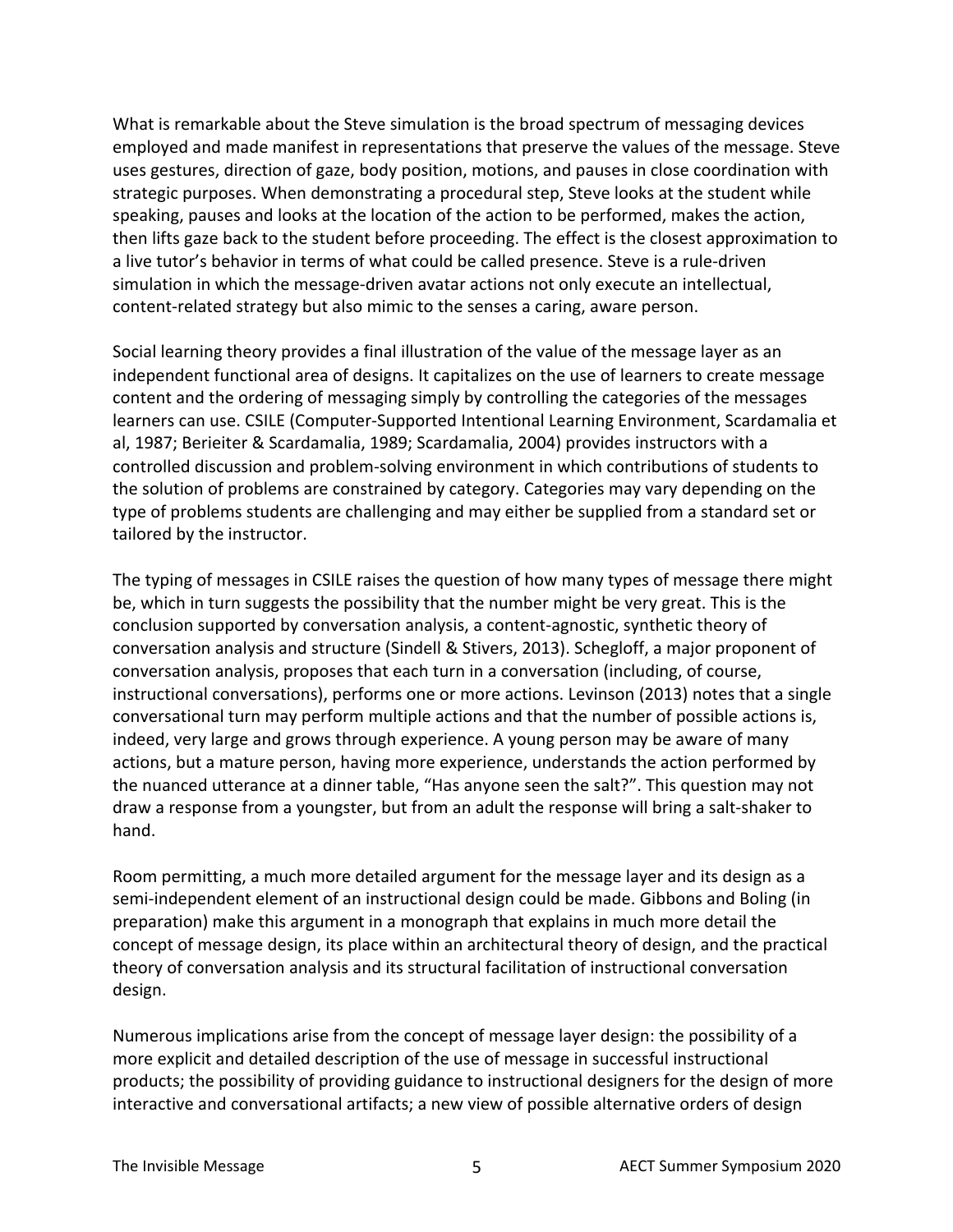decision-making; new design team disciplines and the increased use of team specialty skills in message explication; the possibility for everyday designers to consider innovative design patterns that are more adaptive and generative; increased incorporation of non-verbal message representations to reduce cognitive demands; increased ability and incentive to incorporate more human-like value and presence in designs; increased ability to embed more nuanced messages expressing the value of the learner to the learner; increased emphasis on short passages of direct messaging interspersed with application analysis and feedback; and an increased likelihood of faithfully communicating knowledge and skill structures.

We feel these are goals worth pursuing.

## **References**

- Bereiter, C. & Scardamalia, M. (1989). Intentional learning as a goal of instruction. In L. Resnick (Ed.), *Knowing, learning and instruction: Essays in honor of Robert Glaser*. Hillsdale, NJ: Lawrence Erlbaum Associates, 361-392.
- Carbonell, J. R. (1970). AI in CAI: An artificial intelligence approach to computer-assisted instruction. *IEEE transactions in man-machine systems*, 11(4), 190-202.
- Evans, J. L., Glaser, R. & Homme, L. E. (1960). The RULEG system for the construction of programmed verbal learning sequences. Washington, D. C.: United States Department of Health, Education, and Welfare. Report CRF-691-3. ED 014894.
- Evans, J. L., Homme, L. E. & Glaser, R. (1962). The RULEG system for the construction of programmed verbal learning sequences. *Journal of educational research*, 55(9), 513-518.
- Gibbons, A. S. (2014). *An architectural approach to instructional design*. New York: Routledge.
- Gibbons, A. S. & Rogers, P. C. (2009). The architecture of instructional theory. In C. M. Reigeluth & A. Carr-Chellman (Eds.), *Instructional-design theories and models, Volume III*. Mahwah, NJ: Lawrence Erlbaum Associates.
- Gibbons, A. S. & O'Neal, A. F. (2014). TICCIT: Building theory for practical purposes. *International journal of designs for learning,* 5(2).
- Johnson, L. W. & Rickel, J. (2000). Animated pedagogical agents: Face-to-face interaction in interactive learning environments. *International journal of artificial intelligence in education*, 11, 47-78. https://d1wqtxts1xzle7.cloudfront.net/30727066/AIED00 animated\_pedagogical.pdf?1361994073=&response-contentdisposition=inline%3B+filename%3DAnimated pedagogical agents Face-toface.pdf&Expires=1594175156&Signature=hRxBjNvcC0uFkslKd0F5n5c~JK-TwPEMqHhVY-oD-U7k-6AUOiyU-AAzkglTACn29cAAXRhSkQHHKNVkIrBes42emyA4FsNxT7J7O3IpShVJAKLC6T~-